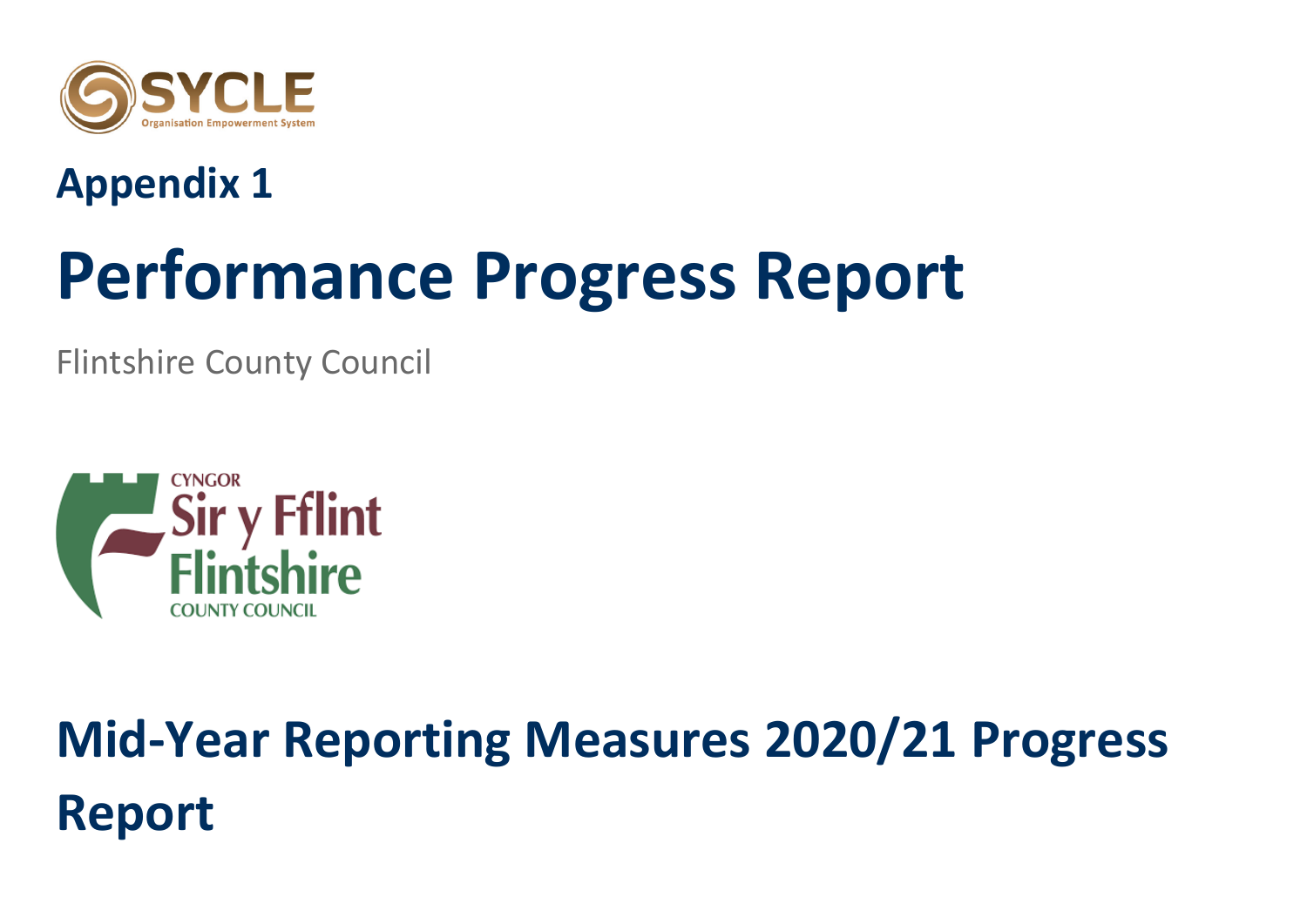#### Performance Analysis



Analysis is only carried out on measures that have targets or previous existing data.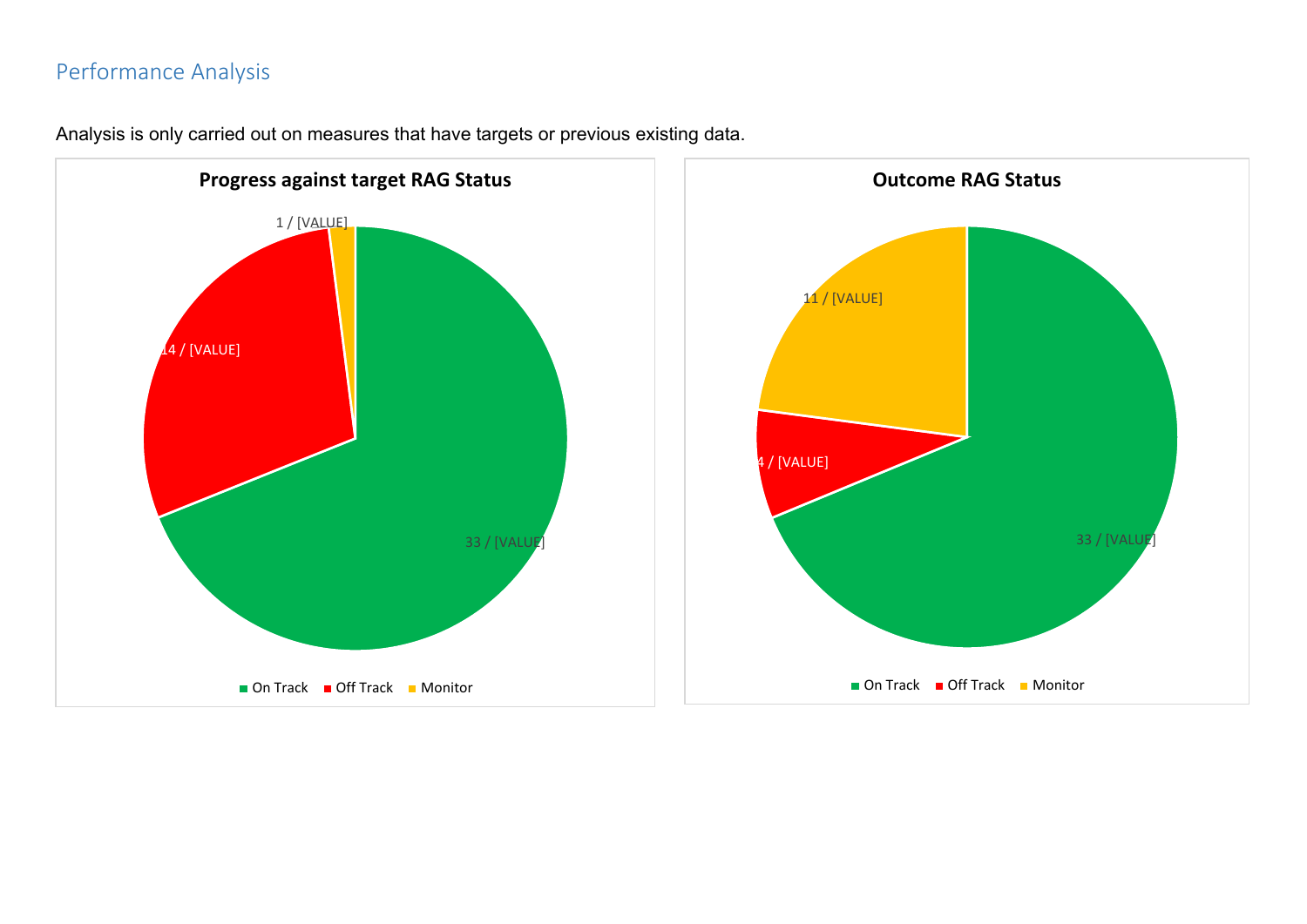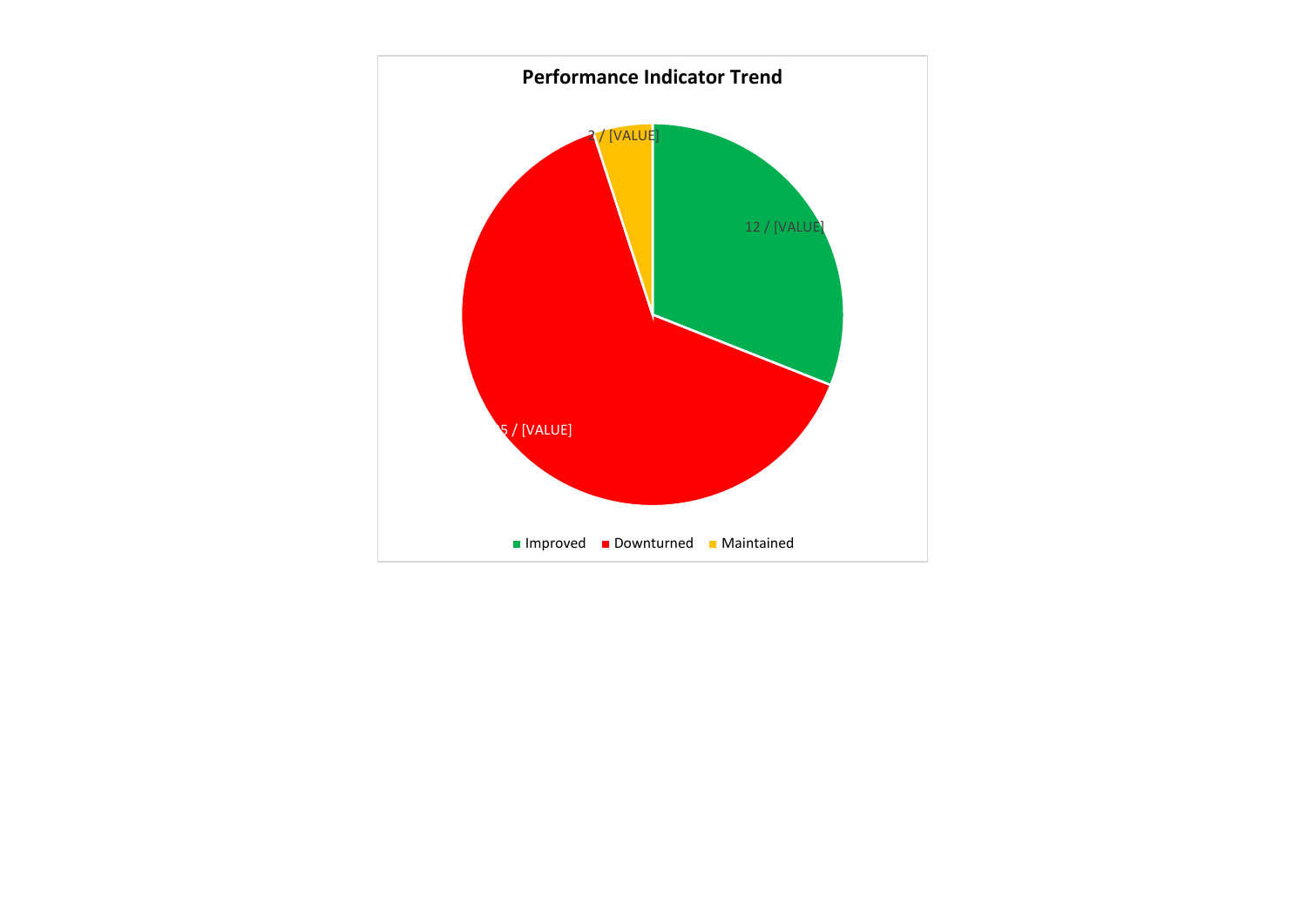#### Performance Indicators – Education

#### Recovery Measures

| <b>KPI Title</b>                                                                                                                                                                                                                                                                                                         | Pre. Year<br><b>Period</b><br><b>Actual</b> | <b>Period</b><br><b>Actual</b> | <b>Period Target</b> | Perf. RAG  | Perf. Indicator<br>Trend | <b>Outcome RAG</b> |
|--------------------------------------------------------------------------------------------------------------------------------------------------------------------------------------------------------------------------------------------------------------------------------------------------------------------------|---------------------------------------------|--------------------------------|----------------------|------------|--------------------------|--------------------|
| CP1.5.3M01 (PM) Number of children who access the Childcare offer                                                                                                                                                                                                                                                        | 1298                                        | 1240                           | 312.5                | <b>OOO</b> |                          | $\rm{OO}$<br>GREEN |
| Lead Officer: Byra Foulkes - Early Years Support Manager<br>Reporting Officer: Jacque Slee - Team Manager Performance<br>$\mathsf{P}$ . The compact $\mathsf{P}$ is an ideal interesting the compact different in a consistent $\mathsf{P}$ ideas. $\mathsf{Q}$ is because the set $\mathsf{P}$ is a set of $\mathsf{P}$ |                                             |                                |                      |            |                          |                    |

**Progress Comment:** Data provided indicates the number of children who accessed the Childcare Offer between 1 April and 30 September 2020.

Last Updated: 09-Oct-2020

| <b>KPI Title</b>                                                                                                                                                                                                                                                                                                              | Pre. Year<br><b>Period</b><br><b>Actual</b> | <b>Period</b><br><b>Actual</b> | <b>Period Target</b> | Perf. RAG | Perf. Indicator<br><b>Trend</b> | <b>Outcome RAG</b> |
|-------------------------------------------------------------------------------------------------------------------------------------------------------------------------------------------------------------------------------------------------------------------------------------------------------------------------------|---------------------------------------------|--------------------------------|----------------------|-----------|---------------------------------|--------------------|
| CP1.5.3M02 (PM) Number of childcare providers                                                                                                                                                                                                                                                                                 | 189                                         | 167                            | N/A                  | N/A       |                                 | N/A                |
| Lead Officer: Byra Foulkes - Early Years Support Manager<br>Reporting Officer: Jacque Slee - Team Manager Performance<br>Progress Comment: There are 337 childcare providers registered; this measure indicates the number of providers taking part. There is no target set for this measure as it is an activity<br>measure. |                                             |                                |                      |           |                                 |                    |

Last Updated: 09-Oct-2020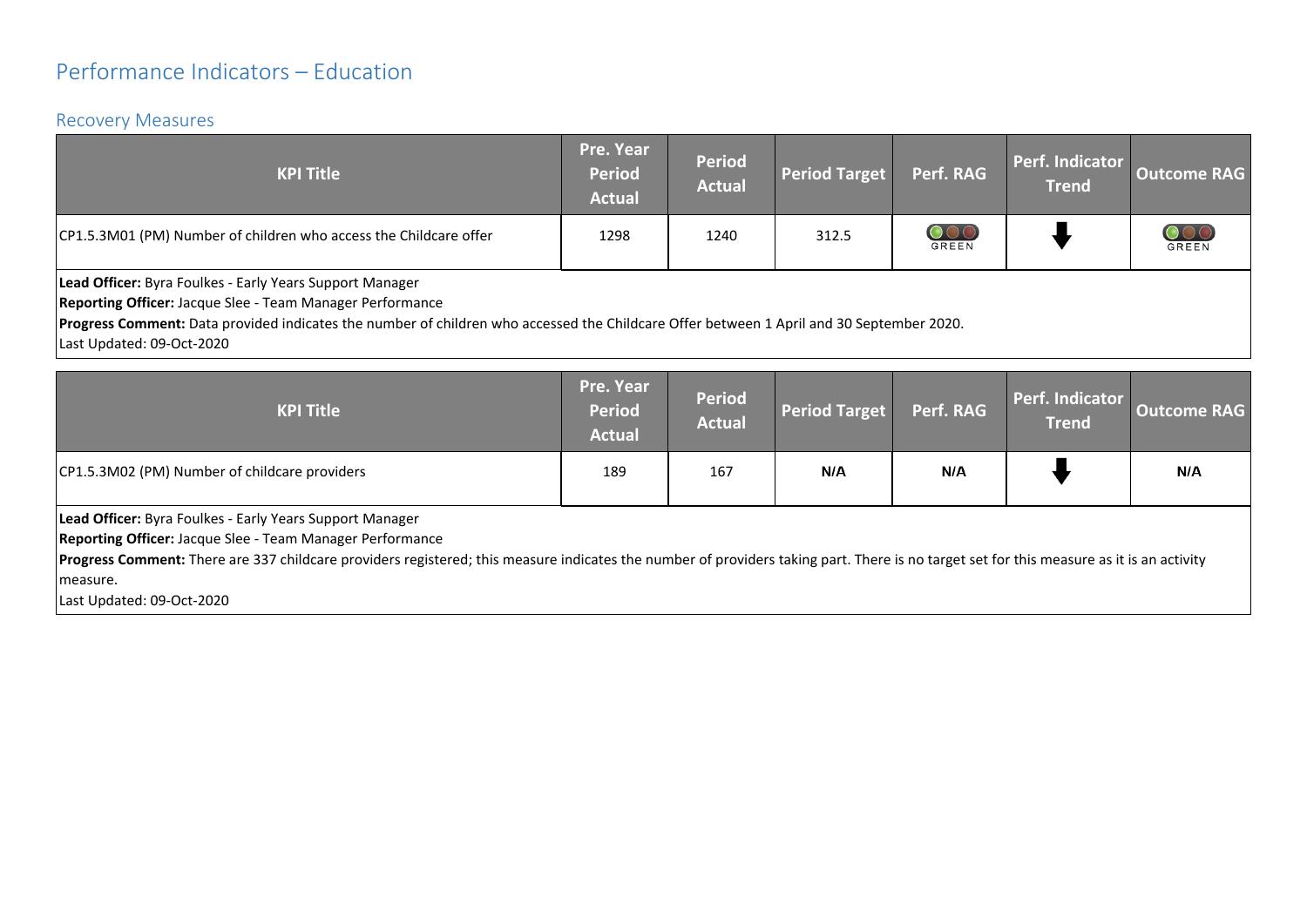| <b>KPI Title</b>                                           | Pre. Year<br><b>Period</b><br><b>Actual</b> | <b>Period</b><br><b>Actual</b> | Period Target | Perf. RAG  | Perf. Indicator<br><b>Trend</b> | <b>Outcome RAG</b> |
|------------------------------------------------------------|---------------------------------------------|--------------------------------|---------------|------------|---------------------------------|--------------------|
| CP1.5.4M01 (PM) Access to sanitary products in schools (%) | 14                                          |                                | 50            | <b>RED</b> |                                 | GREEN              |

**Lead Officer:** Vicky Barlow - Senior Manager - School Improvement Systems

**Reporting Officer:** Laura England - Healthy Schools and Pre-Schools Officer

**Progress Comment**: The tender procurement process on Sell to Wales commenced but was delayed due to Covid-19 restrictions so consultation is underway with headteachers to enable them to purchase directly. Deliveries to schools or to homes via subscription service not yet commenced. Schools did have sufficient supplies to support pupils during the lockdown. Last Updated: 15-Oct-2020

| <b>KPI Title</b>                                                                                                                                                                                                                                                                                                                                                                                                                                                                                                                         | Pre. Year<br><b>Period</b><br><b>Actual</b> | <b>Period</b><br><b>Actual</b> | <b>Period Target</b> | Perf. RAG       | Perf. Indicator<br><b>Trend</b> | <b>Outcome RAG</b>                             |
|------------------------------------------------------------------------------------------------------------------------------------------------------------------------------------------------------------------------------------------------------------------------------------------------------------------------------------------------------------------------------------------------------------------------------------------------------------------------------------------------------------------------------------------|---------------------------------------------|--------------------------------|----------------------|-----------------|---------------------------------|------------------------------------------------|
| CP1.5.4M02 (PM) Access to sanitary products in youth clubs (%)                                                                                                                                                                                                                                                                                                                                                                                                                                                                           | 100                                         |                                | 50                   | O <sub>RD</sub> |                                 | $\overline{\text{O}\text{O}}\text{C}$<br>GREEN |
| Lead Officer: Ann Roberts - Senior Manager - Integrated Youth Provision<br>Reporting Officer: Laura England - Healthy Schools and Pre-Schools Officer<br>Progress Comment: Tender is underway for products through Sell to Wales Welsh Government framework to commission a provider to deliver sanitary products but has been delayed due<br>to Covid-19 restrictions. The Youth Service had received supplies prior to lockdown from previous procurement to be able to continue to support young people.<br>Last Updated: 15-Oct-2020 |                                             |                                |                      |                 |                                 |                                                |